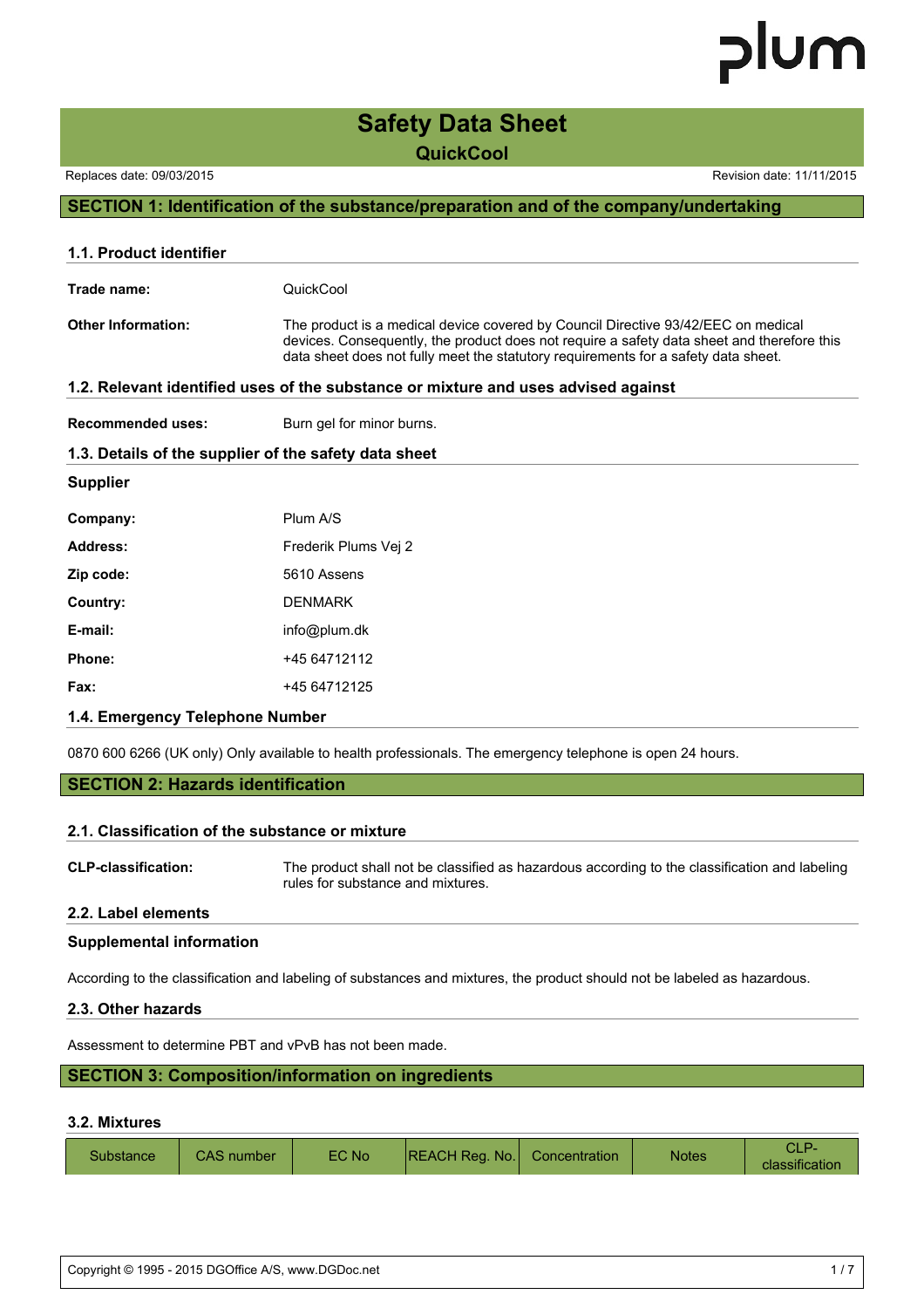|                                                |            | <b>Safety Data Sheet</b><br><b>QuickCool</b> |            |                           |
|------------------------------------------------|------------|----------------------------------------------|------------|---------------------------|
| Replaces date: 09/03/2015                      |            |                                              |            | Revision date: 11/11/2015 |
| <b>AQUA</b>                                    | 17732-18-5 |                                              | 190 - 100% |                           |
| <b>IMELALEUCA</b><br>OIL (TEA TREE<br>$ O $ L) | 68647-73-4 |                                              | 1%         |                           |

Please see section 16 for the full text of R-phrases and H-phrases.

### **SECTION 4: First aid measures**

#### **4.1. Description of first aid measures**

| Inhalation:   | The product does not release hazardous vapours. Seek fresh air.                                                                                                                                                                                                                                                                                                                                                                                                                                                                                                                  |  |  |
|---------------|----------------------------------------------------------------------------------------------------------------------------------------------------------------------------------------------------------------------------------------------------------------------------------------------------------------------------------------------------------------------------------------------------------------------------------------------------------------------------------------------------------------------------------------------------------------------------------|--|--|
| Ingestion:    | Wash out mouth thoroughly and drink 1-2 glasses of water in small sips. Seek medical<br>advice in case of discomfort.                                                                                                                                                                                                                                                                                                                                                                                                                                                            |  |  |
| Skin contact: | Seek medical advice in case of persistent discomfort.                                                                                                                                                                                                                                                                                                                                                                                                                                                                                                                            |  |  |
| Eye contact:  | Flush with water (preferably using eye wash equipment) until irritation subsides. Seek<br>medical advice if symptoms persist.                                                                                                                                                                                                                                                                                                                                                                                                                                                    |  |  |
| General:      | The product is intended for first aid, and its use should always be followed by a visit to the<br>doctor. If defects or adverse side effects are found during use, please report such defects or<br>side effects to Plum A/S, info@plum.dk by phone +45 6471 2112, so that the necessary<br>remedies can be initiated and the obligation to report serious adverse effects according to<br>Appendix VII item 4 of the Directive can be observed. Serious adverse effects should always<br>be reported to the Board of Health in the state in which the side effect has occurred. |  |  |

#### **4.2. Most important symptoms and effects, both acute and delayed**

No hazards.

Emulsifier Preservatives

#### **4.3. Indication of any immediate medical attention and special treatment needed**

No special immediate treatment required. Treat symptoms.

#### **SECTION 5: Fire-fighting measures**

#### **5.1. Extinguishing media**

**Suitable extinguishing media:** The product is not directly flammable. Choose extinguishing agents based on the surrounding fire.

#### **5.2. Special hazards arising from the substance or mixture**

The product is not directly flammable. Avoid inhalation of vapour and fumes - seek fresh air.

#### **5.3. Advice for fire-fighters**

If there is a risk of exposure to vapour and flue gases, a self-contained breathing apparatus must be worn.

#### **SECTION 6: Accidental release measures**

#### **6.1. Personal precautions, protective equipment and emergency procedures**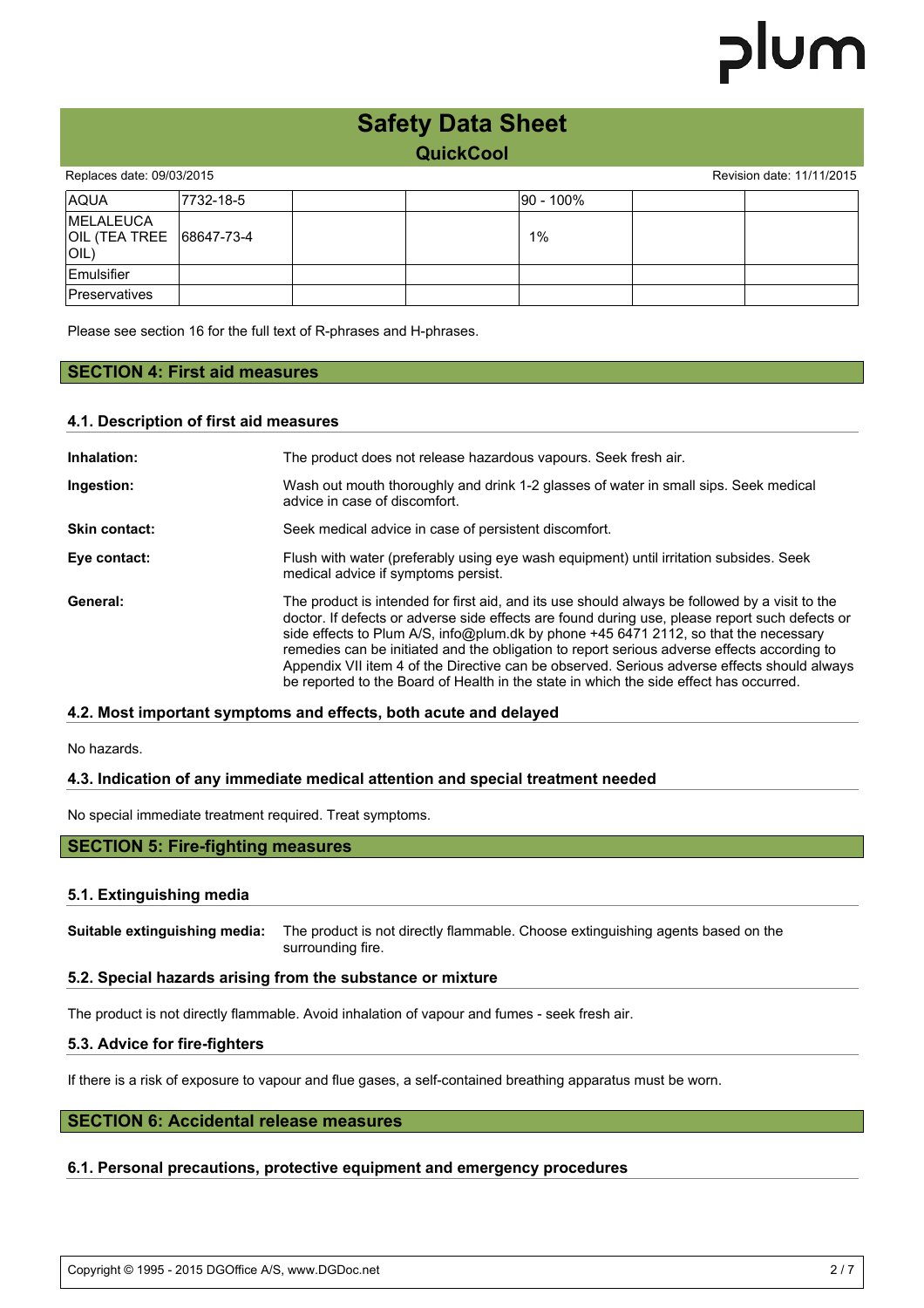### **Safety Data Sheet QuickCool**

Replaces date: 09/03/2015 **Replaces** date: 09/03/2015

**For non-emergency personnel:** Keep unnecessary personnel away.

**For emergency responders:** In addition to the above: No special steps are necessary.

#### **6.2. Environmental precautions**

Avoid unnecessary release to the environment.

#### **6.3. Methods and material for containment and cleaning up**

Contain and absorb spill with sand or other absorbent material and transfer to suitable waste containers. Wipe up minor spills with a cloth.

#### **6.4. Reference to other sections**

See section 8 for type of protective equipment. See section 13 for instructions on disposal.

#### **SECTION 7: Handling and storage**

#### **7.1. Precautions for safe handling**

To ensure that the product remains sterile, the sealing must not be broken before use.

#### **7.2. Conditions for safe storage, including any incompatibilities**

Storage temperature: < 25 °C. Store frost-free. Do not expose to heat (e.g. sunlight).

#### **7.3. Specific end use(s)**

None.

#### **SECTION 8: Exposure controls/personal protection**

#### **8.1. Control parameters**

| <b>Occupational exposure limit:</b>                                     | Contains no substances subject to reporting requirements                |  |  |
|-------------------------------------------------------------------------|-------------------------------------------------------------------------|--|--|
| Legal basis:                                                            | EH40/2005 Workplace exposure limits incl. supplement from October 2007. |  |  |
| <b>Other Information:</b>                                               | The product requires no special exposure control.                       |  |  |
| 8.2. Exposure controls                                                  |                                                                         |  |  |
| Appropriate engineering<br>controls:                                    | Wear the personal protective equipment specified below.                 |  |  |
| Personal protective equipment, Not required.<br>eye/face protection:    |                                                                         |  |  |
| Personal protective equipment, Not required.<br>hand protection:        |                                                                         |  |  |
| Personal protective equipment, Not required.<br>skin protection:        |                                                                         |  |  |
| Personal protective equipment, Not required.<br>respiratory protection: |                                                                         |  |  |
| <b>Environmental exposure</b><br>controls:                              | Ensure compliance with local regulations for emissions.                 |  |  |

Copyright © 1995 - 2015 DGOffice A/S, www.DGDoc.net 3 3 / 7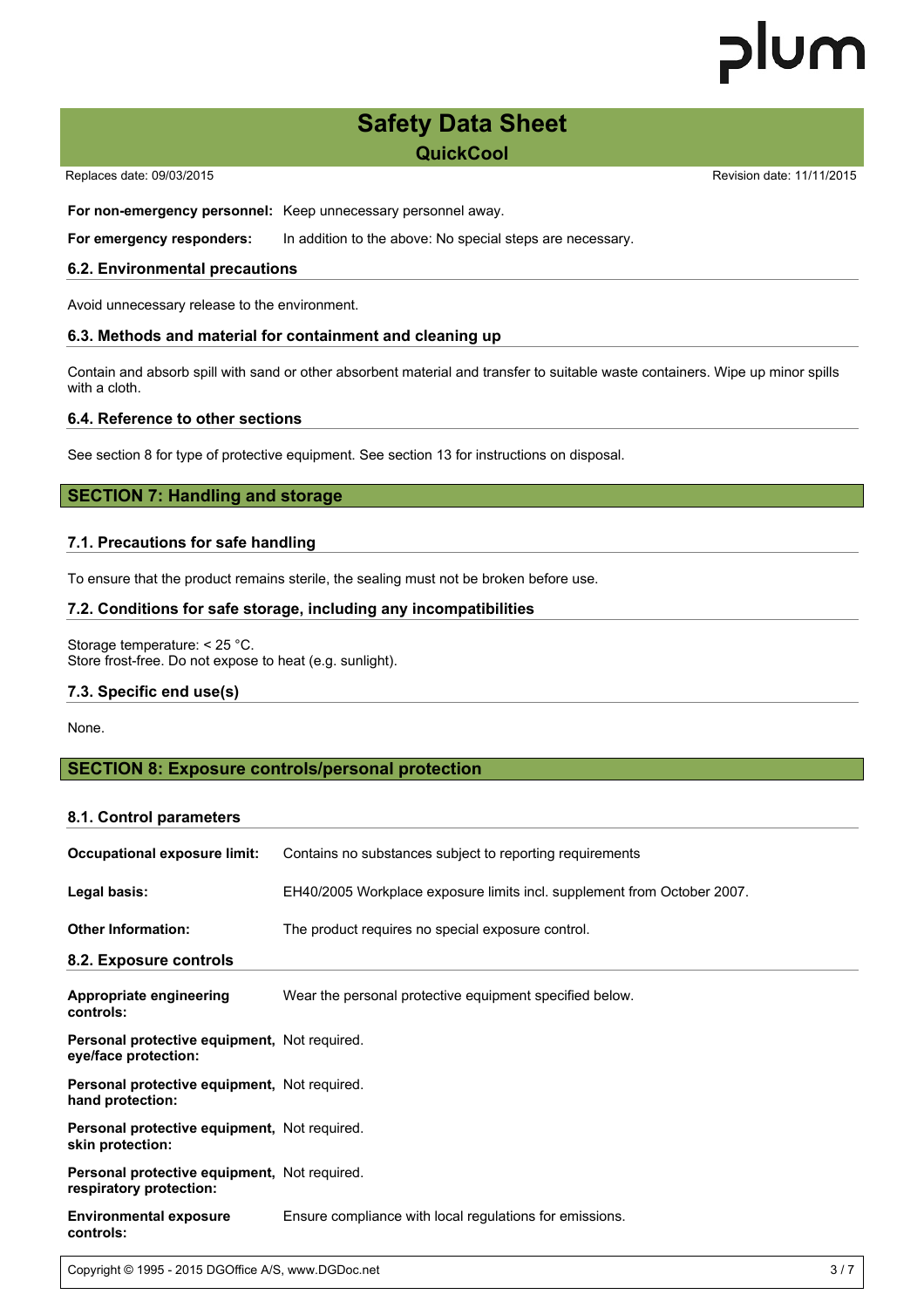### **Safety Data Sheet**

**QuickCool**

Replaces date: 09/03/2015 **Replaces** date: 09/03/2015

#### **SECTION 9: Physical and chemical properties**

#### **9.1. Information on basic physical and chemical properties**

| Parameter                               |                                  | Value/unit     |
|-----------------------------------------|----------------------------------|----------------|
| <b>State</b>                            | Gel                              |                |
| Colour                                  | Clear                            |                |
| Odour                                   | Characteristic                   |                |
| Solubility                              | Soluble in the following: Water. |                |
| <b>Explosive properties</b>             | Non-explosive                    |                |
| Oxidising properties                    | N/A                              |                |
| Parameter                               | Value/unit                       | <b>Remarks</b> |
| pH (solution for use)                   | No data                          |                |
| pH (concentrate)                        | $4 - 7$                          |                |
| Melting point                           | No data                          |                |
| Freezing point                          | No data                          |                |
| Initial boiling point and boiling range | 100 °C                           |                |
| <b>Flash Point</b>                      | No data                          |                |
| Evaporation rate                        | No data                          |                |
| Flammability (solid, gas)               | No data                          |                |
| <b>Flammability limits</b>              | No data                          |                |
| <b>Explosion limits</b>                 | No data                          |                |
| Vapour pressure                         | No data                          |                |
| Vapour density                          | No data                          |                |
| Relative density                        | No data                          |                |
| Partition coefficient n-octonol/water   | No data                          |                |
| Auto-ignition temperature               | No data                          |                |
| Decomposition temperature               | No data                          |                |
| Viscosity                               | No data                          |                |
| Odour threshold                         | No data                          |                |

#### **9.2 Other information**

**Other Information:** None.

**SECTION 10: Stability and reactivity**

#### **10.1. Reactivity**

Not reactive.

#### **10.2. Chemical stability**

The product is stable when used in accordance with the supplier's directions.

#### **10.3. Possibility of hazardous reactions**

No risk of hazardous reactions.

#### **10.4. Conditions to avoid**

Do not expose to heat (e.g. sunlight).

#### **10.5. Incompatible materials**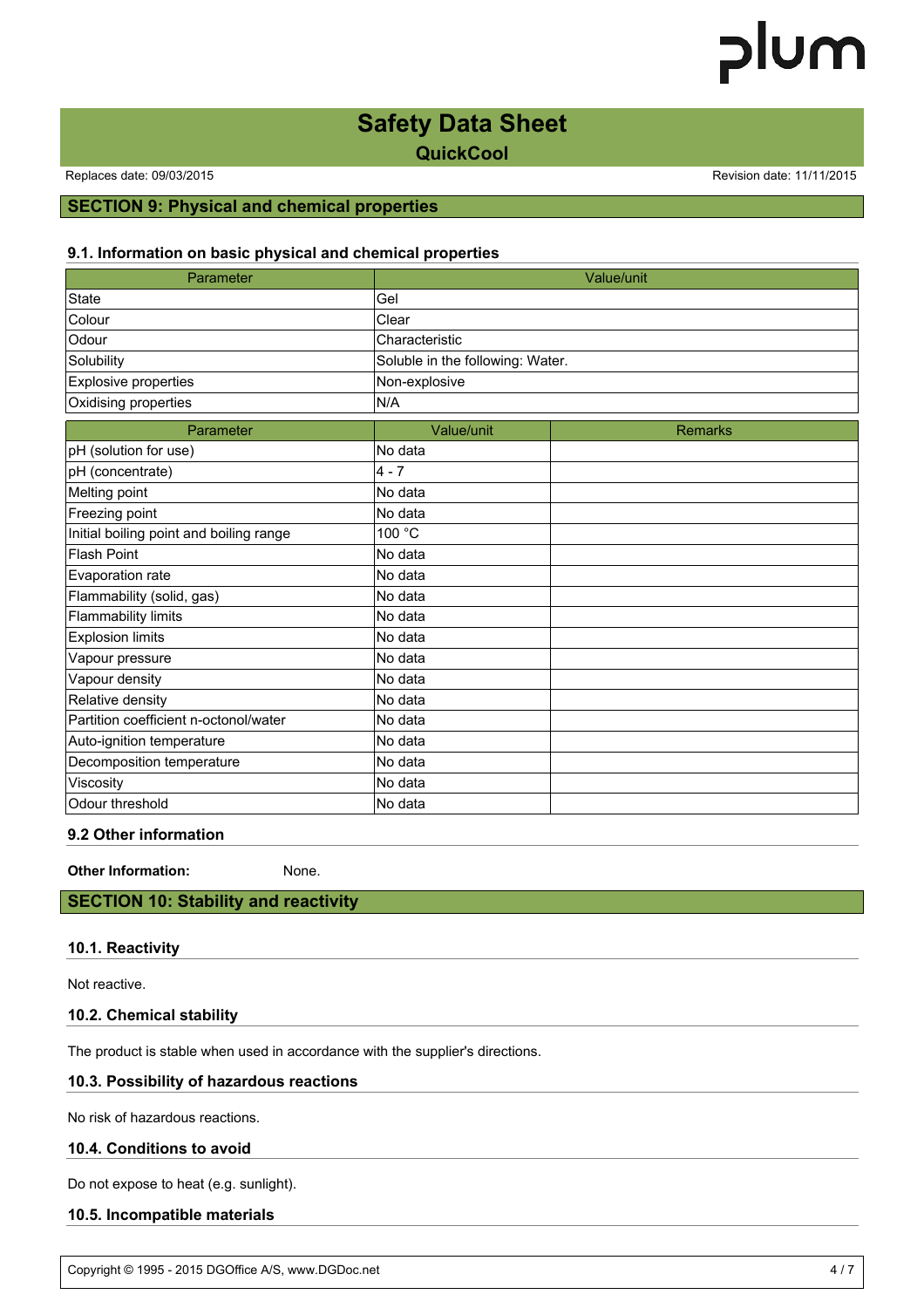### **Safety Data Sheet QuickCool**

Replaces date: 09/03/2015 **Replaces** date: 09/03/2015

None known.

#### **10.6. Hazardous decomposition products**

None known.

#### **SECTION 11: Toxicological information**

#### **11.1. Information on toxicological effects**

| Acute toxicity - oral:                                                      | Ingestion of large quantities may cause discomfort. The product does not have to be<br>classified. |
|-----------------------------------------------------------------------------|----------------------------------------------------------------------------------------------------|
| Acute toxicity - dermal:                                                    | The product does not have to be classified.                                                        |
| Acute toxicity - inhalation:                                                | The product does not have to be classified.                                                        |
| <b>Skin corrosion/irritation:</b>                                           | The product does not have to be classified.                                                        |
| Serious eye damage/eye<br>irritation:                                       | The product does not have to be classified.                                                        |
| <b>Respiratory sensitisation or</b><br>skin sensitisation:                  | Sensitive people may experience allergic reactions. The product does not have to be<br>classified. |
| Germ cell mutagenicity:                                                     | The product does not have to be classified.                                                        |
| <b>Carcinogenic properties:</b>                                             | The product does not have to be classified.                                                        |
| <b>Reproductive toxicity:</b>                                               | The product does not have to be classified.                                                        |
| Single STOT exposure:                                                       | The product does not have to be classified.                                                        |
| <b>Repeated STOT exposure:</b>                                              | The product does not have to be classified.                                                        |
| <b>Aspiration hazard:</b><br><b>State State State</b><br><b>APARIALIA P</b> | The product does not have to be classified.                                                        |

#### **SECTION 12: Ecological information**

#### **12.1. Toxicity**

The product does not have to be classified.

#### **12.2. Persistence and degradability**

Expected to be biodegradable.

#### **12.3. Bioaccumulative potential**

No bioaccumulation expected.

#### **12.4. Mobility in soil**

Test data are not available.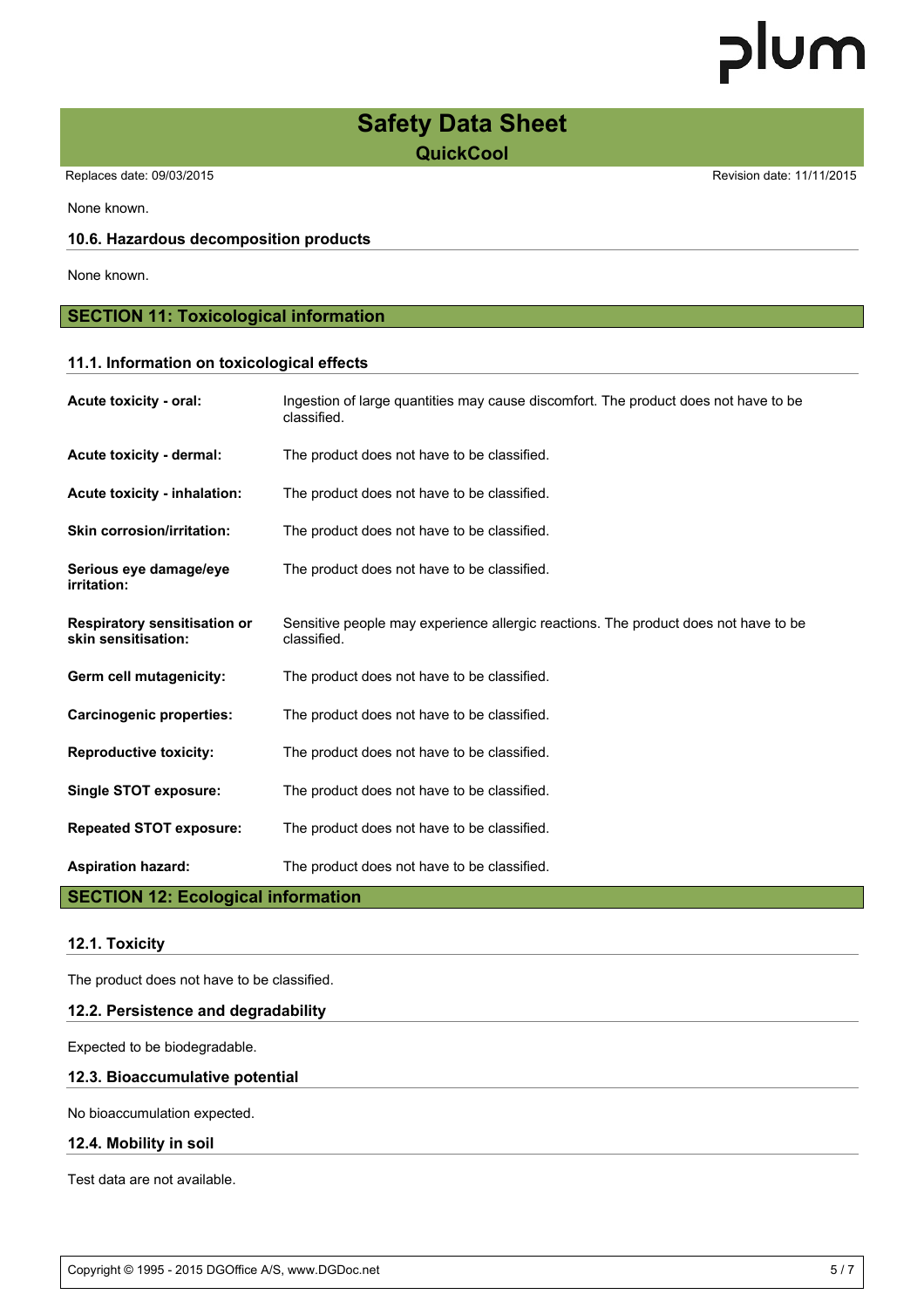### **Safety Data Sheet QuickCool**

Replaces date: 09/03/2015 **Replaces** date: 09/03/2015

#### **12.5. Results of PBT and vPvB assessment**

No assessment has been made.

#### **12.6. Other adverse effects**

None known.

#### **SECTION 13: Disposal considerations**

#### **13.1. Waste treatment methods**

Contact the local authorities.

Absorbent/cloth contaminated with the product: EWC code: 15 02 03 Absorbents, filter materials, wiping cloths and protective clothing other than those mentioned in 15 02 02.

Empty, cleansed packaging should be disposed of for recycling.

07 06 99 wastes not otherwise specified

#### **SECTION 14: Transport information**

| 14.1. UN-No.:                        | Not applicable. | 14.4. Packing group:            | Not applicable. |
|--------------------------------------|-----------------|---------------------------------|-----------------|
| 14.2. UN proper shipping<br>name:    | Not applicable. | 14.5. Environmental<br>hazards: | Not applicable. |
| 14.3. Transport hazard<br>class(es): | Not applicable. |                                 |                 |
| 14.6. Special precautions for user   |                 |                                 |                 |

None.

#### **14.7. Transport in bulk according to Annex II of MARPOL73/78 and the IBC code**

Not applicable.

#### **SECTION 15: Regulatory information**

#### **15.1. Safety, health and environmental regulations/legislation specific for the substance or mixture**

| <b>Special Provisions:</b> | The product is covered by Council Directive 93/42/EEC on medical devices. Consequently,<br>the product is not covered by Regulation (EC) no 1272/2008 of the European Parliament and<br>the Council on classification, labelling and packaging of substances and mixtures. cf. Article<br>1 (5d). Regulation 1907/2006 EC of the European Parliament and Council on registration,<br>evaluation, authorisation and restriction of chemicals (REACH) states in Article 2 (6c) that<br>section IV regarding requirements for safety data sheets does not apply to medical<br>equipment. Consequently, there is no requirement stating that the product mentioned above<br>should be provided with a safety data sheet to meet the requirements of the above<br>regulation. |
|----------------------------|--------------------------------------------------------------------------------------------------------------------------------------------------------------------------------------------------------------------------------------------------------------------------------------------------------------------------------------------------------------------------------------------------------------------------------------------------------------------------------------------------------------------------------------------------------------------------------------------------------------------------------------------------------------------------------------------------------------------------------------------------------------------------|
|----------------------------|--------------------------------------------------------------------------------------------------------------------------------------------------------------------------------------------------------------------------------------------------------------------------------------------------------------------------------------------------------------------------------------------------------------------------------------------------------------------------------------------------------------------------------------------------------------------------------------------------------------------------------------------------------------------------------------------------------------------------------------------------------------------------|

#### **15.2. Chemical Safety Assessment**

**Other Information:** Chemical safety assessment has not been performed.